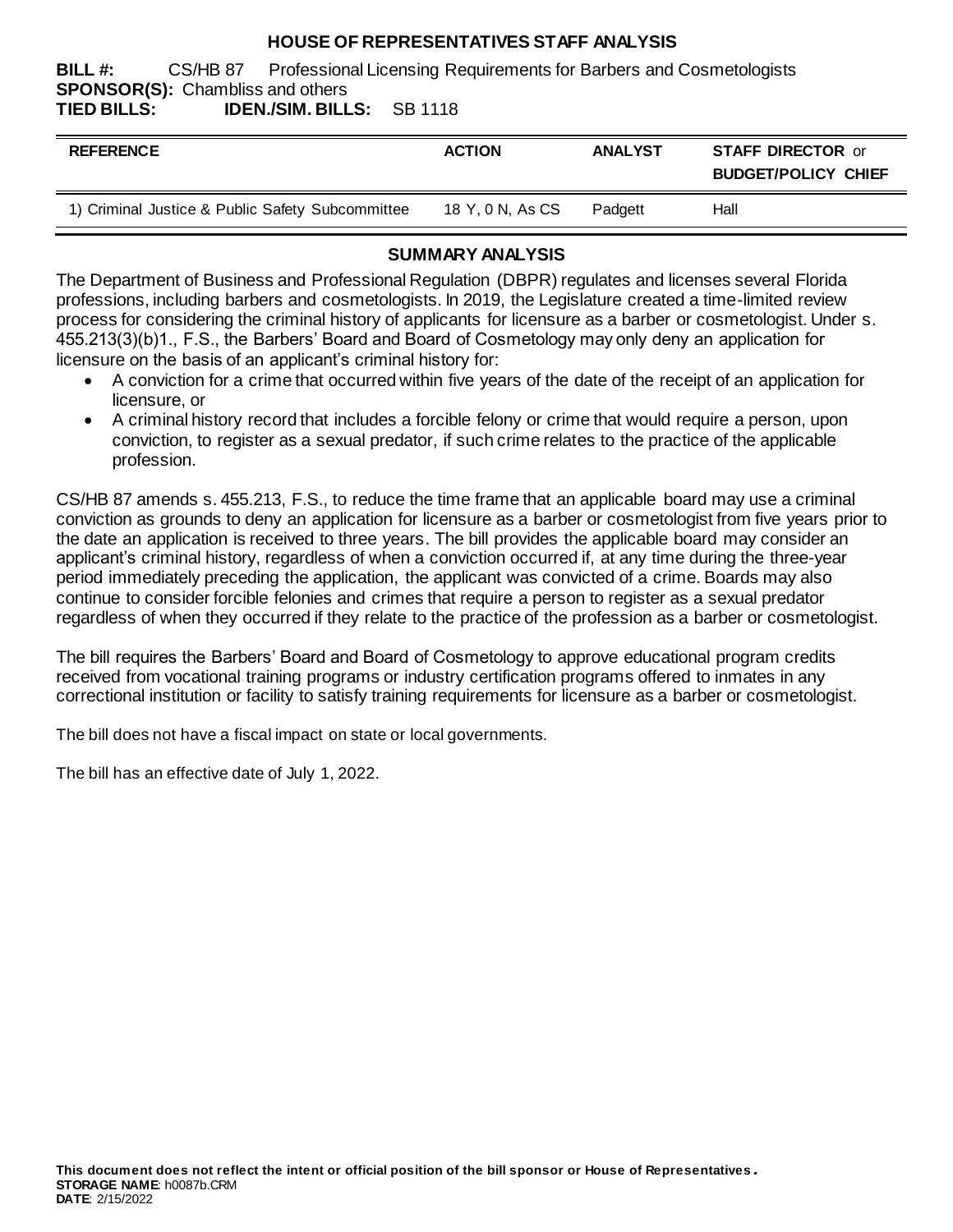#### **FULL ANALYSIS**

### **I. SUBSTANTIVE ANALYSIS**

#### A. EFFECT OF PROPOSED CHANGES:

#### **Background**

#### Department of Business and Professional Regulation

The Department of Business and Professional Regulation (DBPR) has 12 divisions that regulate several Florida professions and businesses.<sup>1</sup> Chapter 455, F.S., applies to the regulation of professions constituting "any activity, occupation, profession, or vocation regulated by DBPR in the Divisions of Certified Public Accounting, Professions, Real Estate, and Regulation."<sup>2</sup> Chapter 455, F.S., also provides general DBPR powers and sets forth the procedural and administrative framework for all professional DBPR boards. 3

#### *Barbers*

The Barbers' Board under DBPR governs the regulation and licensing of barbers and barbershops in the state. A barber license is required to perform barbering services.<sup>4</sup> Barbering services include hair services and limited skin care services when done for compensation, but not for medical purposes.<sup>5</sup>

To be eligible for a barber license, an applicant must:<sup>6</sup>

- Be at least 16 years old,
- Complete the required training,
- Pass the written examination,
- Not have a disqualifying criminal record, and
- Pay an application fee.

#### *Cosmetologists*

The Board of Cosmetology under DBPR governs the licensing and regulation of cosmetologists, nail specialists, facial specialists, full specialists, and related salons in the state. A cosmetology license or a specialty registration is required to perform cosmetology services. Cosmetology services include hair services, nail services, and skin care services when done for compensation, but not for medical purposes. 7

To be eligible for a cosmetology or specialty license, an applicant must:<sup>8</sup>

- Be at least 16 years old or have a high school diploma,
- Complete the required training,
- Pass the licensure examination (if applicable),
- Not have a disqualifying criminal record, and
- Pay an application fee.

Criminal History – Barbers and Cosmetologists

l

<sup>1</sup> The divisions include: Administration; Alcoholic Beverages and Tobacco; Certified Public Accounting; Drugs, Devices, and Cosm etics; Florida Condominiums, Timeshares, and Mobile Homes; Hotels and Restaurants; Pari-mutuel Wagering; Professions; Real Estate; Regulation; Service Operations; and Technology. S. 20.165, F.S.

<sup>2</sup>S. 455.01(6), F.S.

<sup>&</sup>lt;sup>3</sup> DBPR must also provide legal counsel for boards within the DBPR by contracting with the Department of Legal Affairs, by retai ning private counsel, or by providing DBPR staff counsel. Ss. 455.203 and 455.221(1), F.S.

S. 476.144(1), F.S.

<sup>5</sup> S. 476.034(2), F.S.

<sup>6</sup> S. 476.114, F.S.

<sup>7</sup> S. 477.013(4), F.S.

<sup>8</sup> S. 477.019(2), F.S.

**STORAGE NAME**: h0087b.CRM **PAGE: 2 DATE**: 2/15/2022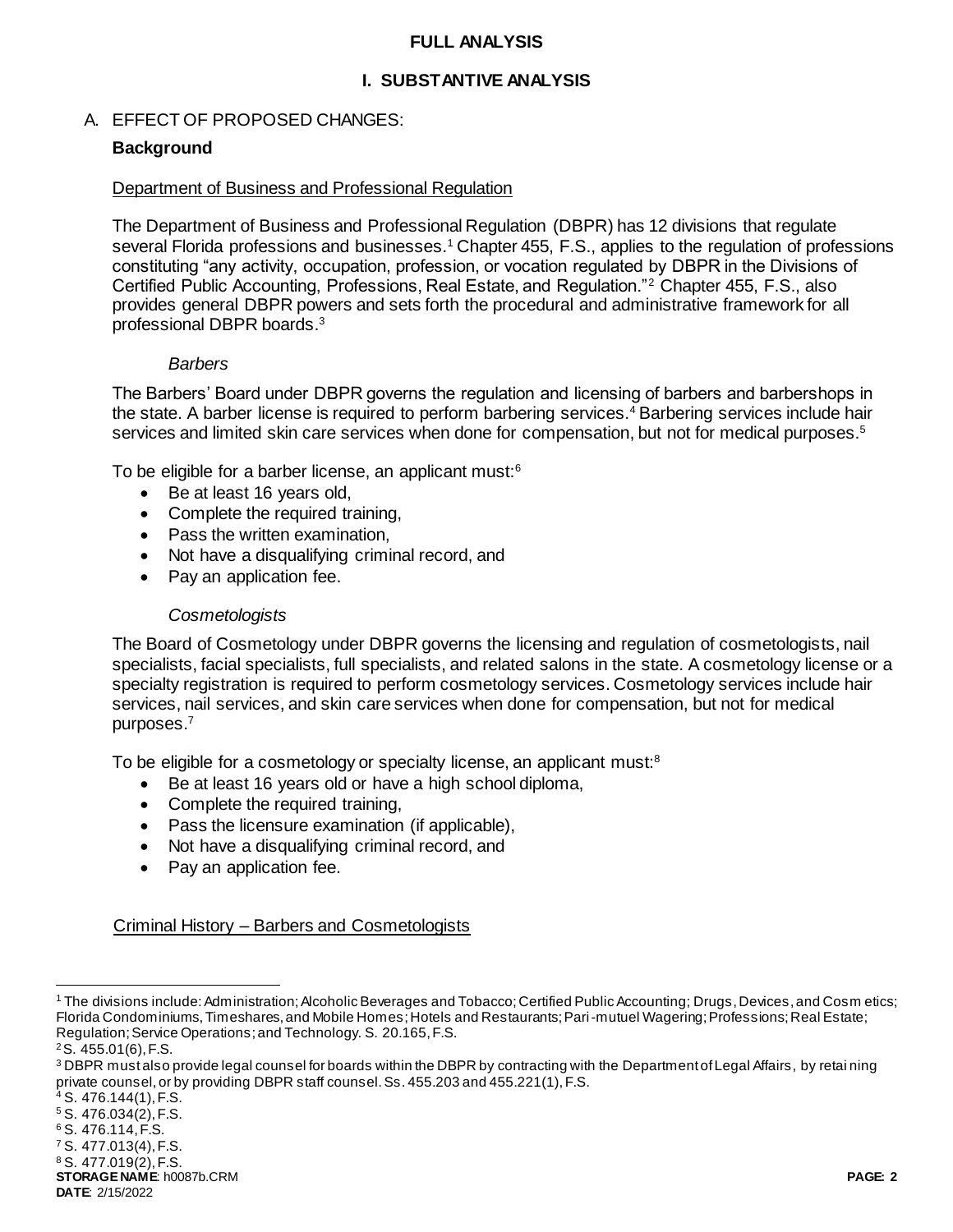In 2019, the Legislature created a time-limited review process for considering the criminal history of applicants for specified professions, including barbers and cosmetologists.<sup>9</sup> Section 455.213(3)(b)1., F.S., provides the Barbers' Board and Board of Cosmetology may only deny an application for licensure on the basis of an applicant's criminal history for:

- $\bullet$  A conviction<sup>10</sup> for a crime that occurred within five years of the date of the receipt of an application for licensure, or
- A criminal history records that includes forcible felony or a crime that would require a person, upon conviction, to register as a sexual predator, if such crime relates to the practice of the applicable profession.

### *Sexual Predators*

A person is a sexual predator in Florida if he or she:

- Was convicted of a qualifying offense committed on or after October 1, 1993; and
- Has not received a pardon or otherwise had the conviction set aside for the qualifying offense.

Qualifying convictions for sexual predator designation include:

- Capital, life, or first degree felony kidnapping or false imprisonment, when the victim is a minor and there is a sexual component to the crime;<sup>11</sup>
- Capital, life, or first degree felony sexual battery;<sup>12</sup>
- Capital, life, or first degree felony lewd or lascivious battery or molestation;<sup>13</sup>
- Capital, life, or first degree felony selling or buying minors to engage in sexually explicit conduct;<sup>14</sup>
- An offense that would require registration as a sexual offender, other than transmission of child pornography by electronic device or transmission of material harmful to minors, by a person with a prior conviction for a sexual offense;<sup>15</sup> or
- $\bullet$  A conviction for a similar offense committed in another jurisdiction.<sup>16</sup>

The court must make written findings designating a person who meets the criteria as a sexual predator.<sup>17</sup>

### *Forcible Felonies*

Section 776.08, F.S., defines a forcible felony as any of the following crimes:

- Treason;
- Murder;
- Manslaughter;
- Sexual battery;
- Carjacking;
- Home-invasion robbery;
- Robbery;
- Burglary;
- Arson;
- Kidnapping;
- Aggravated assault;
- Aggravated battery;
- Aggravated stalking;

<sup>13</sup> S. 800.04, F.S.

- <sup>15</sup> S. 775.21(4)(a)1.b., F.S.
- <sup>16</sup> S. 775.21(4), F.S.

**STORAGE NAME**: h0087b.CRM **PAGE: 3** <sup>17</sup> Ss. 775.21(4)(c) and 775.21(5), F.S.

l <sup>9</sup> Ch. 2019-167, Laws of Fla.

<sup>&</sup>lt;sup>10</sup> For purpose of licensing, the term "conviction" means a determination of guilt that is the result of a plea or trial, regardl ess of whether adjudication is withheld. S. 455.213(3)(b)1., F.S.

<sup>11</sup> Ss. 787.01 and 787.02, F.S.; *Raines v. State*, 805 So.2d 999 (Fla. 4th DCA 2001).

<sup>12</sup> S. 794.011, F.S.

<sup>14</sup> S. 847.0145, F.S.

**DATE**: 2/15/2022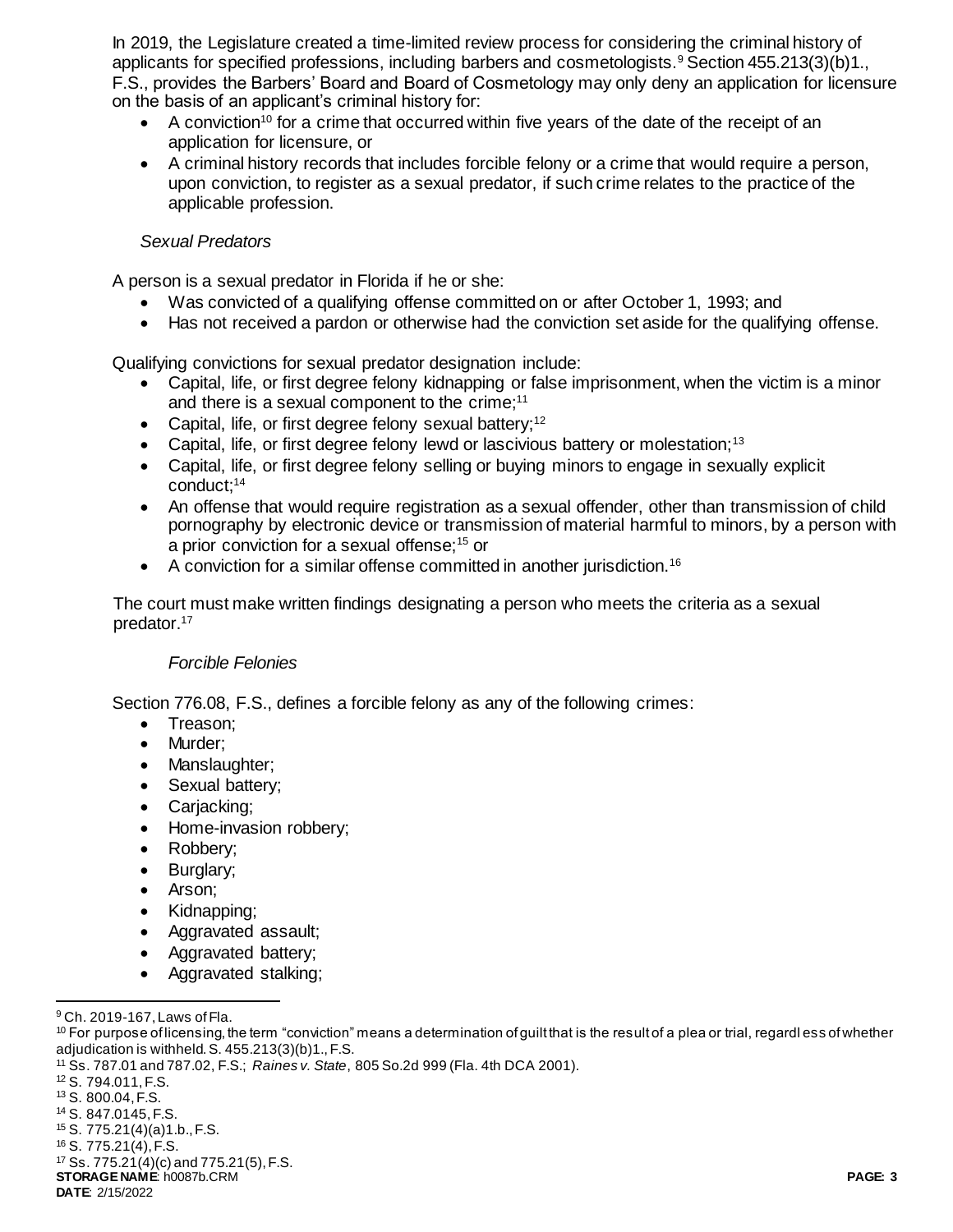- Aircraft piracy;
- Unlawful throwing, placing, or discharging of a destructive device or bomb; and
- Any other felony that involves the use or threat of physical force or violence against any individual.

## Vocational Training in Correctional Facilities

The Florida Department of Corrections Bureau of Education partners with state colleges, technical colleges, and community education organizations to provide vocational training in 37 trades to incarcerated inmates.<sup>18</sup> Included in these vocational programs are barbering programs at Blackwater River Correctional Facility,<sup>19</sup> Graceville Correctional Facility,<sup>20</sup> and Lake City Correctional Facility,<sup>21</sup> as well as cosmetology programs at Lowell Correctional Institution,<sup>22</sup> Homestead Correctional Institution,<sup>23</sup> and Gadsden Correctional Facility.<sup>24</sup>

## **Effect of Proposed Changes**

### Criminal History – Barbers and Cosmetologists

CS/HB 87 amends s. 455.213, F.S., to reduce the time frame that an applicable board may use a criminal conviction as grounds to deny an application for licensure as a barber or cosmetologist from five years prior to the date an application is received to three years. <sup>25</sup> The bill provides the applicable board may consider an applicant's criminal history, regardless of when a conviction occurred if, at any time during the three-year period immediately preceding the application, the applicant was convicted of a crime. Boards may also continue to consider forcible felonies and crimes that require a person to register as a sexual predator regardless of when they occurred if they relate to the practice of the profession as a barber or cosmetologist.

### Vocational Training in Correctional Facilities

The bill requires the Barbers' Board and Board of Cosmetology to approve educational program credits received from vocational training programs or industry certification programs offered to inmates in any correctional institution or facility to satisfy training requirements for licensure as a barber or cosmetologist.

The bill provides an effective date of July 1, 2022.

## B. SECTION DIRECTORY:

**Section 1:** Amends s. 455.213, F.S., relating to general licensing provisions. **Section 2:** Provides an effective date of July 1, 2022.

## **II. FISCAL ANALYSIS & ECONOMIC IMPACT STATEMENT**

## A. FISCAL IMPACT ON STATE GOVERNMENT:

1. Revenues:

l

<sup>18</sup> Florida Department of Corrections, *Bureau of Education*[, http://www.dc.state.fl.us/development/programs.html](http://www.dc.state.fl.us/development/programs.html) (last visited Feb. 15, 2022).

<sup>19</sup> Florida Department of Corrections, *Blackwater River Correctional Facility,* <http://www.dc.state.fl.us/ci/185.html> (last visited Feb. 15, 2022).

<sup>20</sup> Florida Department of Corrections, *Graceville Correctional Facility*[, http://www.dc.state.fl.us/ci/159.html](http://www.dc.state.fl.us/ci/159.html) (last visited Feb. 15, 2022).

<sup>21</sup> Florida Department of Corrections, *Lake City Correctional Facility*[, http://www.dc.state.fl.us/ci/219.html](http://www.dc.state.fl.us/ci/219.html) (last visited Feb. 15, 2022).

<sup>22</sup> Florida Department of Corrections, *Lowell Correctional Institution*[, http://www.dc.state.fl.us/ci/314.html](http://www.dc.state.fl.us/ci/314.html) (last visited Feb. 15, 2022). <sup>23</sup> Florida Department of Corrections, *Homestead Correctional Institution*[, http://www.dc.state.fl.us/ci/419.html](http://www.dc.state.fl.us/ci/419.html) (last visited Feb. 15, 2022).

**STORAGE NAME**: h0087b.CRM **PAGE: 4** <sup>24</sup> Florida Department of Corrections, *Gadsden Correctional Facility*[, http://www.dc.state.fl.us/ci/111.html](http://www.dc.state.fl.us/ci/111.html) (last visited Feb. 15, 2022).  $25$  For purposes of calculating the recidivism rate for inmates released from custody, the Florida Department of Corrections uses the definition of "recidivism" in s. 945.041(2), F.S., which means an inmate's rearrest, reconviction, reincarceration, or probation revocation within a three-year time period following the inmate's release from incarceration.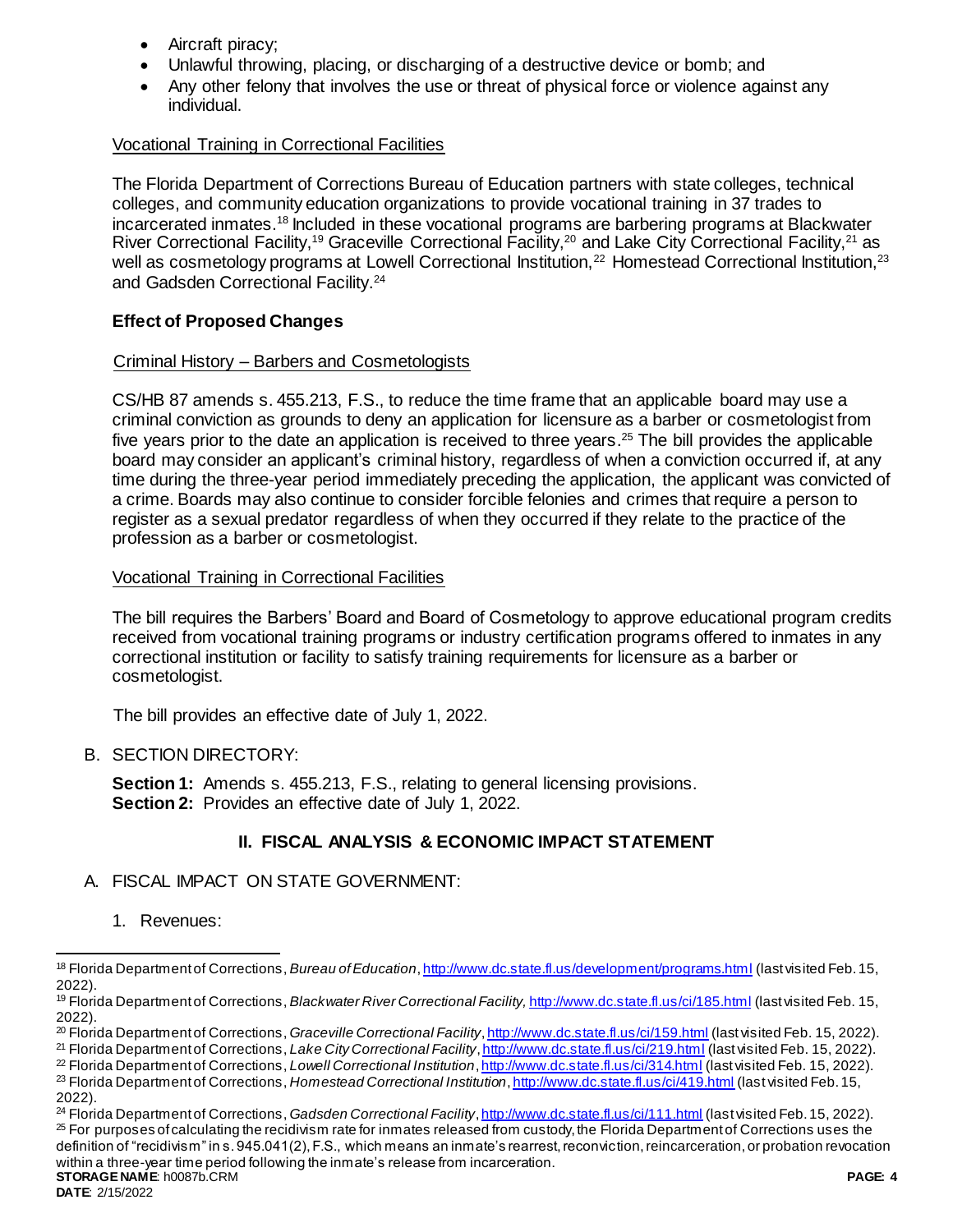None.

- 2. Expenditures: None.
- B. FISCAL IMPACT ON LOCAL GOVERNMENTS:
	- 1. Revenues:

None.

2. Expenditures:

None.

C. DIRECT ECONOMIC IMPACT ON PRIVATE SECTOR:

The bill may allow more people to become licensed as barbers or cosmetologists by reducing disqualifications to licensure.

D. FISCAL COMMENTS:

None.

## **III. COMMENTS**

- A. CONSTITUTIONAL ISSUES:
	- 1. Applicability of Municipality/County Mandates Provision:

Not applicable. The bill does not appear to affect county or municipal governments.

2. Other:

None.

B. RULE-MAKING AUTHORITY:

Not applicable.

C. DRAFTING ISSUES OR OTHER COMMENTS:

None.

# **IV. AMENDMENTS/COMMITTEE SUBSTITUTE CHANGES**

On February 15, 2022, the Criminal Justice & Public Safety Subcommittee adopted a proposed committee substitute (PCS) and reported the bill favorably as a committee substitute. The PCS differed from the original bill as it:

- Revised licensing requirements for only barbers and cosmetologists, rather than also revising licensing requirements for contracting trades.
- Increased the time frame a licensing board can use a criminal conviction to deny an applicant a license from two years to three years.